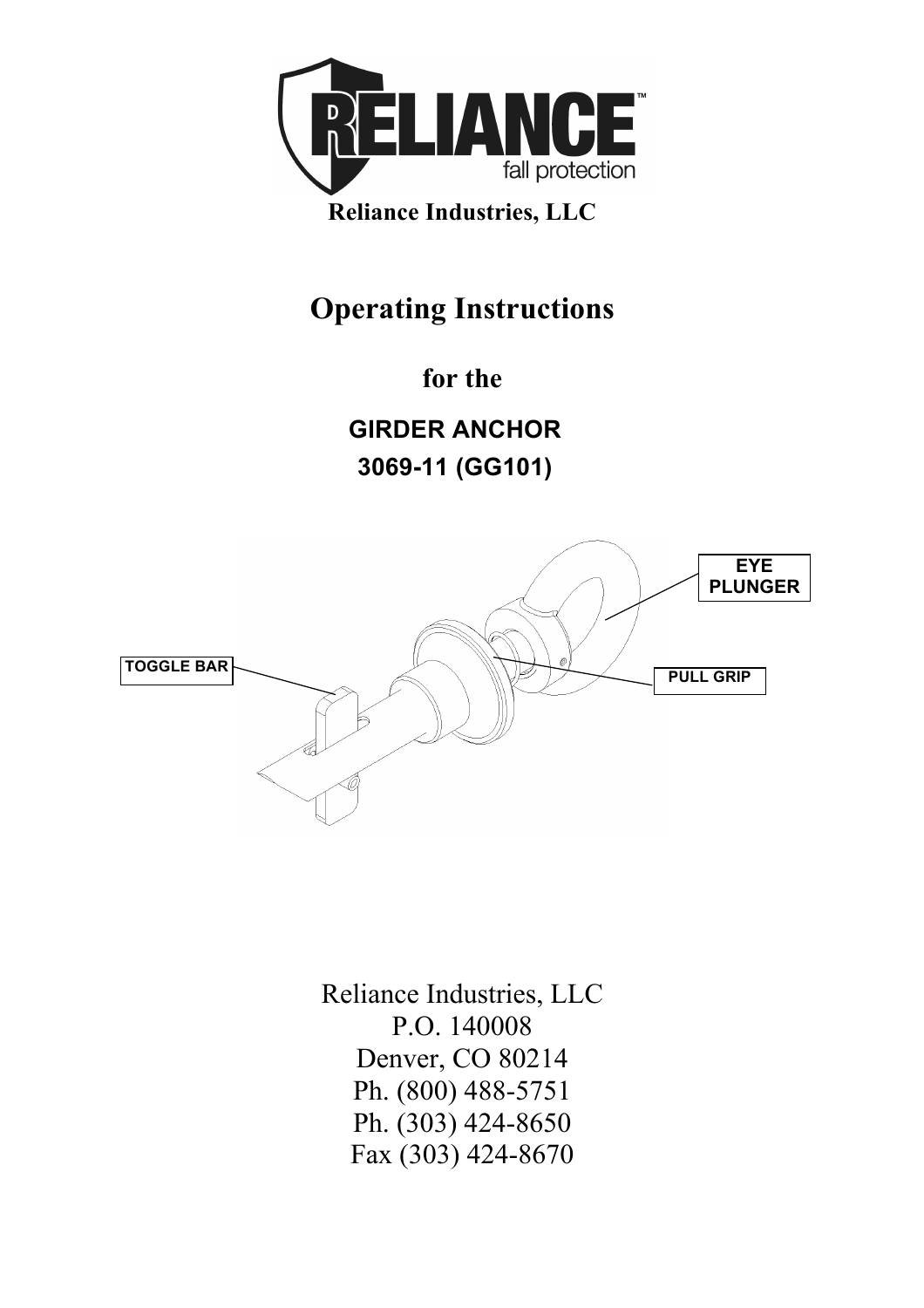**IMMEDIATELY BEFORE USE** - make a visual examination of the Girder Anchor for damage or malfunction. – The Girder Anchor is designed as a portable anchorage point for use with Personal Protective Equipment against Falls from a Height. Ensure the Girder Anchor is only used with other Personal Protective Equipment relevant to European Council directive 89/686/EEC. If there is any doubt about the safe condition of the Girder Anchor it should be withdrawn from use and replaced. The record section in these instructions should be completed and kept up to date.

This product must only be used by competent persons or by those under the control of a competent person.

This product must be used with a shock absorbing lanyard.

This product has a 5,000 lb. rated capacity.

Care should be taken in choosing other components used in conjunction with Girder Anchor. Ensure that the usage instructions for other components are complied with.

Activities associated with the use of Girder Anchors are dangerous. Adequate training in those activities is the sole responsibility of the user.

## **NOTE: CARE SHOULD BE TAKEN TO ASSESS THE SUITABILITY OF THE GIRDER ANCHOR AND ANY ASSOCIATED COMPONENTS WITH WHICH IT IS TO BE USED.**

**THE VIABILITY OF ANY INSTALLATION SHOULD BE VERIFIED BY A SUITABLY QUALIFIED PERSON.**



**USE** For secure attachment to steelwork. Ensure that the attachment hole to which the girder anchor is to be fitted is between 20-28 mm  $(34)$ " to 1"). Operate the girder anchor by holding the pull grip between the first and second finger and press the eye plunger in using the thumb. Locate the girder anchor through the attachment hole and release the plunger, make sure the toggle bar turns through 90º and prevents extraction of the girder anchor. To ensure secure attachment hold the eye plunger anchor firmly and attempt to pull the girder anchor out of the attachment hole. The girder anchor should remain firmly attached.

To remove: Holding the girder anchor as above press the eye plunger fully in and withdraw the girder anchor.

Ensure that the usage instructions for other components used in conjunction with the girder anchor are complied with.

**CARE** - The Girder Anchor should be cleaned with a mild detergent solution or disinfectant after use and dried if necessary. Cleaning and drying should be carried out immediately after every use in a marine environment. Store in a clean, dry environment avoiding extremes of temperature, corrosive fumes or chemical substances. If the Girder Anchor comes into contact with chemicals refer to chemical data sheets and/or the manufacturer. Ensure the locking mechanism functions correctly. The mechanism may be lubricated with general-purpose oil after cleaning

It is recommended that a yearly examination of general condition and function is carried out and recorded by a competent person. It is difficult to estimate the lifespan of the Girder Anchor due to variations in use and care but in normal usage and with regular cleaning and lubrication it should be in excess of five years.

THERE ARE NO USER SERVICEABLE PARTS IN THE GIRDER ANCHOR